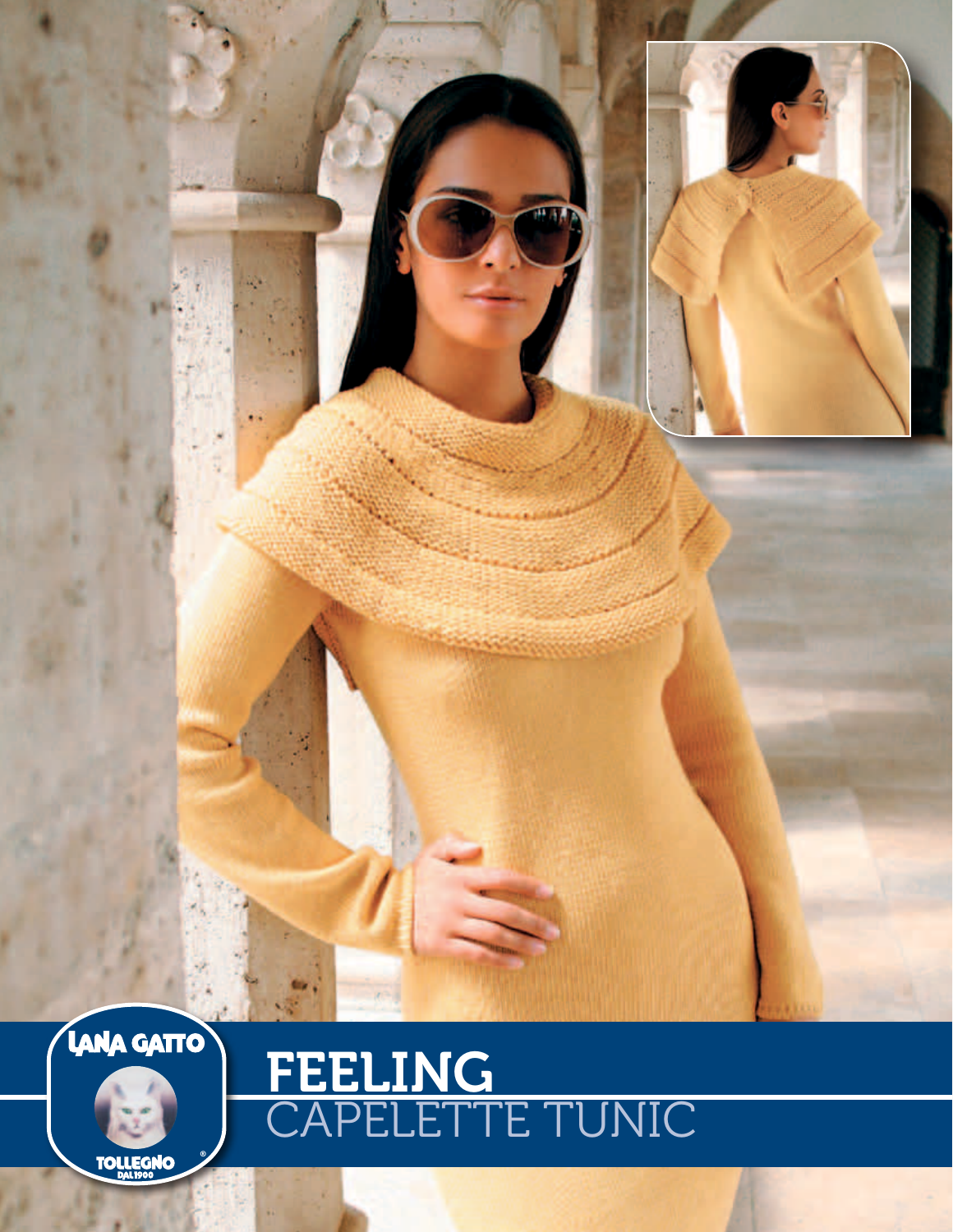

# FEELING CAPELETTE TUNIC

## SIZE

Italian size 44 = US size 10 (approx. Medium).

### MATERIALS

- 16 50g balls of Lana Gatto FEELING shade #96879 Champagne.
- One pair size US 8 (5mm) needles or size to obtain gauge.
- One pair size US 11 (8mm) needles or size to obtain gauge.
- One double-pointed needle.
- Size G-6 (4mm) crochet hook.
- Sewing needle.
- A button (which will be covered with a crochet piece) 1in in diameter.

# **STITCHES**

#### Using Knitting needles:

#### Tubular stitch (work on even number of sts):

Row 1: k2, \* wyif, sl 1 st purlwise, wyib, k1, rep from \* to end. Row 2: wyif, sl 1 st purlwise, \* k1, wyif, sl 1 st purlwise, wyib, rep from \* to last st, k1. Rep these 2 rows.

#### Stockinette stitch

#### Reverse Stockinette stitch

#### 2x2 Rib

#### Roll stitch:

Rows 1-8: work in Stockinette st. Rows 9-10: work in Reverse Stockinette st. Rep Rows 1-10 for Roll stitch.

#### Right-side Double Decreases (at beg of RS row):

Sl next 2 sts onto dpn and hold to back of work, then k tog next st on needle with the corresponding first st of dpn, k tog next st on needle with the corresponding 2nd st of dpn (4 sts become 2.)

#### Left-side Double Decreases (at end of RS row):

Sl next 2 sts onto dpn and hold to front of work, then k tog first of dpn with the corresponding next st on needle, k tog 2nd st of dpn with the corresponding next st on needle (4 sts become 2.)

#### Using crochet hook:

Chain stitch [ch] Slip stitch [sl] Single crochet [sc] Half double crochet [hdc] Double crochet [dc]

# **GAUGE**

24 sts and 33 rows to 4in/10cm over Stockinette st, with 2 strands of yarn held tog, using size US 8 (5mm) needles.

12 sts and 21 rows to 4in/10cm over Roll st, with 2 strands of yarn held tog, using size US 11 (8mm) needles.

# ABBREVIATIONS

| beg | begin[ning]             | patt  | pattern            |
|-----|-------------------------|-------|--------------------|
| cm  | centimeters             | rem   | remain[ing]        |
|     | cont continue[ing]      | rep   | repeat             |
| dec | decrease[ing]           | RS.   | right side[s]      |
| dpn | double-pointed needle/s | st[s] | stitch[es]         |
| g   | grams                   | tog   | together           |
| in  | inch[es]                | WS    | wrong side[s]      |
| k   | knit                    | wvib  | with yarn in back  |
| mm  | milimeters              | wvif  | with yarn in front |
| р   | purl                    | VO    | yarn over          |

# BACK

With smaller needles and 2 strands of yarn held tog, cast on 110 sts and work 6 rows in Tubular st. Cont to work in Stockinette st, dec 1 st each side every 16th row 9 times, work 16 rows straight, then inc 1 st each side every 4th row 9 times. When piece measures 30<sup>3</sup>/<sub>4</sub>in/78cm from beg, shape the armhole as follows:

Next row (RS): k first 2 sts, work Right-side Double Decs, k to last 6 sts, work Left-side Double Decs, k last 2 sts (4 sts dec).

Rep these decs every other row 5 more times, then every 4th row 3 times. Work even until armhole measures 5½in/14cm. Shape the neck as follows:

Next row (RS): k 24 sts, join 2nd ball of yarn and bind off center 26 sts, k to end.

No part of this publication may be copied or reproduced by any means without written permission of the publisher. Copyright © 2014 Filatura E Tessitura Di Tollegno S.P.A • Via Roma, 9 • 13818 Tollegno (BI) • tollegno@tollegno1900.it. All rights reserved. Exclusive distributor in the US: Knitting Fever, Inc. - PO. Box 336, 315 Bayview Avenue - Amityville, NY 11701 admin@knittingfever.com - www.knittingfever.com.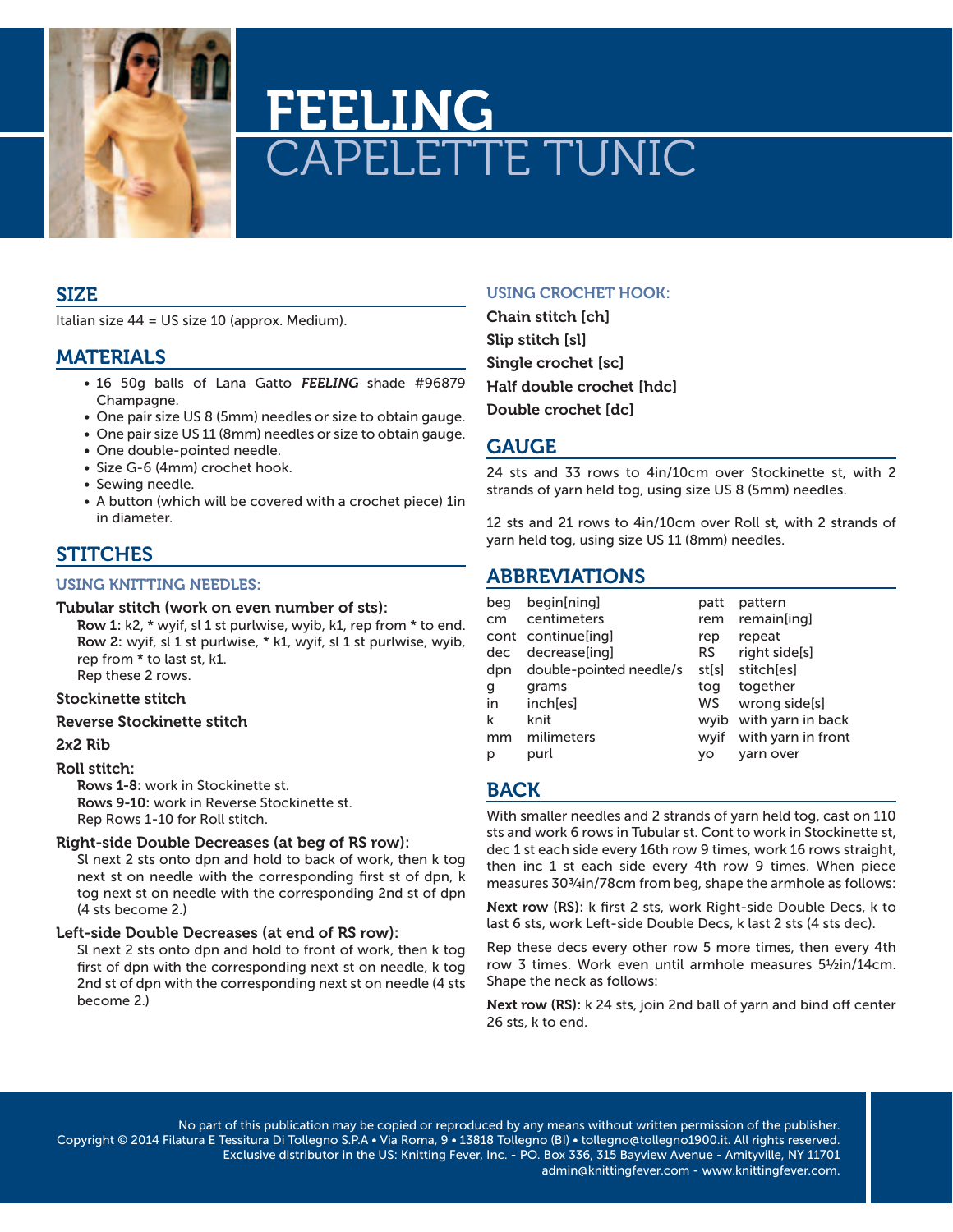

# FEELING **APELETTE TUNIC**

Working both sides at the same time with separate balls of yarn, dec 1 st each neck edge every RS row 4 times. Bind off rem 20 sts each side for shoulders.

### FRONT

Work as Back until piece measures 4in/10cm from armhole beg. Shape the neck as follows:

Next row (RS): k 26 sts, join 2nd ball of yarn and bind off center 22 sts, k to end. Working both sides at the same time with separate balls of yarn, dec 1 st each neck edge every RS row 6 times. Bind off rem 20 sts each side for shoulders at same length as Back.

# SLEEVES (make 2)

With smaller needles and 2 strands of yarn held tog, cast on 56 sts and work 6 rows in Tubular st. Cont to work in Stockinette st, inc 1 st each side every 8th row 8 times. There are 72 sts. When Sleeve measures 18½in/33cm from beg, shape cap as follows:

Next row (RS): k first 2 sts, work Right-side Double Decs, k to last 6 sts, work Left-side Double Decs, k last 2 sts. (4 sts dec).

Rep these decs every 4th row 9 more times, then every other row 4 more times. Bind off rem 16 sts.

# COLLAR

With larger needles and 2 strands of yarn held tog, cast on 74 sts and work 6 rows in 2x2 Rib. Cont in Roll st, inc 15 sts evenly distributed on Row 11 (inc 1 st by working into front and back yarn of same st): there are 89 sts. Then inc 17 sts evenly distributed on Row 19 (there are 106 sts), inc 21 sts evenly distributed on Row 29 (there are 127 sts) and inc 28 sts evenly distributed on Row 39 (there are 155 sts). When piece measures 9½in/2cm from rib, bind off all sts.

#### Left opening Border

With RS of work, using crochet hook and one strand of yarn, starting from top of Collar Left Side, work a row of 56 sc along Roll st rows (excluding rib). At end of row, work 1 turning ch and work other 4 sc rows. Turn and work last row in Shell patt as follows: 2 ch (corresponding to 1 hdc), \* miss 1 st, 4 dc into next st, miss 2 sts, 1 hdc into next st; rep from \* to end. Cut off and weave in ends.

#### Right opening Border

With RS of work, using crochet hook and one strand of yarn, starting from bottom of Collar Right Side (excluding rib), work a row of 56 sc along Roll st rows. At end of row, work 1 turning ch and work other 2 sc rows. Turn and work another sc row until to last 8 sts, make 5 ch, miss 5 sts, work last 3 sc (1 buttonhole made). Turn and work another sc row, working 5 sc into 5 ch sp of previous row. Turn and work last row in Shell patt as Left Opening Border.

# BUTTON

With crochet hook and one strand of yarn, make 3 ch, join with a sl st to first ch.

Round 1: Ch 1 (does not count as st throughout), 6 sc into the ring, ss to first sc to join.

Round 2: Ch 1, work 2 sc in each sc of previous round, ss to first sc to join (12 sc).

Round 3: Ch 1, (2 sc in next st, 1 sc in next st) 6 times, ss to first sc to join (18 sc).

Round 4: Ch 1, (2 sc in next st, 1 sc in next st) 9 times, ss to first sc to join (27 sc).

Work other rounds even to cover button, then work next round as follows: Ch 1, \*2 sc tog onto next 2 sts, rep from \* to end. Insert button and cont to work as last round for below part until few sts rem. Cut off and weave in ends.

# FINISHING

Sew shoulder seams. Set in sleeves. Sew side and sleeve seams. Place collar around neck edge, wrong side against wrong side and collar opening at half neck edge of Back. With RS, using crochet hook and one strand of yarn, work a sc row around neck edge introducing hook onto both pieces to join collar. Sew only rib seam. Turn Collar on RS and sew button on Left Side to correspond buttonhole  $\mathbf{C}$ 

No part of this publication may be copied or reproduced by any means without written permission of the publisher. Copyright © 2014 Filatura E Tessitura Di Tollegno S.P.A • Via Roma, 9 • 13818 Tollegno (BI) • tollegno@tollegno1900.it. All rights reserved. Exclusive distributor in the US: Knitting Fever, Inc. - PO. Box 336, 315 Bayview Avenue - Amityville, NY 11701 admin@knittingfever.com - www.knittingfever.com.